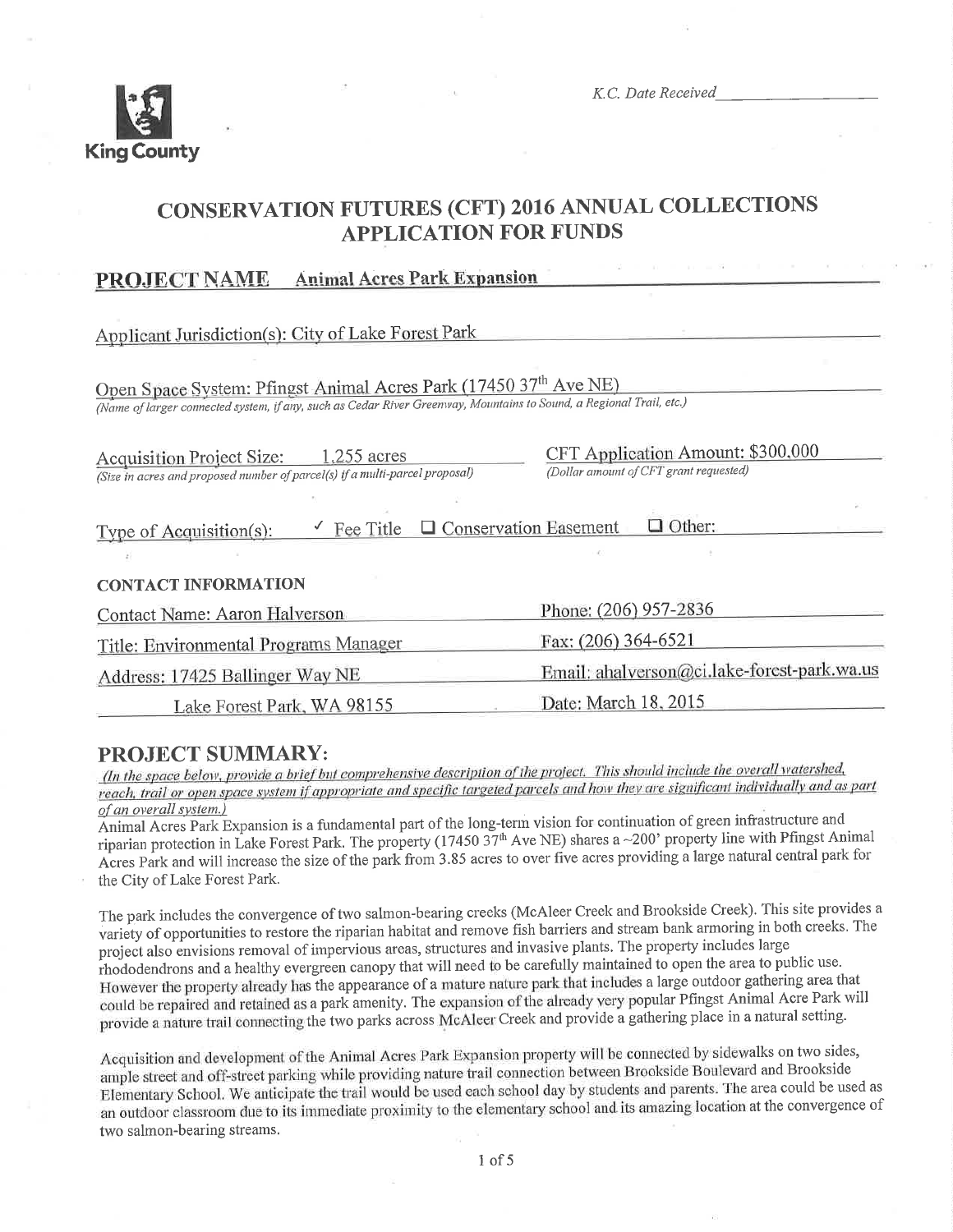#### 1. OPEN SPACE RESOURCES

Please review the attached evaluation criteria. For the **proposed acquisition parcel(s)**, please mark those criteria that apply and thoroughly, yet succinctly, describe in the space below how the proposed acquisition satisfies each marked criteria. Please clearly describe how these criteria might be met at a landscape level, and how they apply to individual parcels. If restoration is part of the plan, please briefly describe the current condition and the hoped for restored condition that is the goal of the acquisition.<br> $\angle$  E. Historic/cultural resources

- $\overline{A}$ . Wildlife habitat or rare plant reserve<br>  $\overline{B}$ . Salmon habitat and aquatic resources
- 
- 
- 
- $\leq$  F. Urban passive-use natural area/greenbelt
- $\overline{C}$  C. Scenic resources  $\overline{C}$  G. Park/open space or natural corridor addition
- $\Box$  D. community separator  $\Box$  H.Passive recreation opportunity/unmet needs

Wildlife Habitat: The area is habitat for local birds including: Mallard, Downey Woodpecker, Northern Flicker, Steller's Jay, American Crow, Black-capped Chickadee, Golden-crowned Kinglet, American Robin, European Starling, Cedar Waxwings, Spotted Towhee, Dark-eyed Junco, Red-winged Blackbird, House Finch, Pine Siskin, American Goldfinch and House Sparrow are on the site. Great Blue Heron, Bald Eagle, Red-tailed Hawks Glaucous-winged Gull, Rock Pigeon, Tree Swallow and Violet-green Swallow and Bushtit fly over the site. The trees on the site include: Cedar, Cottonwood, Spruce Alder Willow and Douglas Fir. The area also has a moderate ivy and Himalayan Blackberry infestation that need to be removed.

Salmon Habitat and Aquatic Resources: The Animal Acres Park Expansion Project is adjacent to 200 feet of McAleer Creek. Historically, juvenile Chinook and sockeye have been observed feeding at the mouth of McAleer Creek. Coho also use McAleer Creek each year to spawn. Cutthroat trout have been obse creeks. The existing mixture of trees provides shade for the stream and the surrounding riparian area. The shade<br>Little Decreative who use this area of the helps to control the temperature of the stream enhancing the salmon habitat. Peamouth chub use this area of the<br>helps to control the temperature of the stream enhancing the salmon habitat. Peamouth chub use this area of th stream to spawn. Both of the creeks on the property are suitable habitat for Coho, Chinook, Sockeye, Rainbow Trout and numerous other aquatic species.

McAleer Creek is considered a Class AA water body under the 1997 rules and is designated a "Core Salmon Migration and Rearing Habitat". The compiled BIBI scores for the stream upstream from the project site are poor and very poor. This project represents another opportunity to improve the water quality of a salmon bearing stream

Scenic Resources: This site has the potential for scenic resources. It will complete a contiguous five acre park in the center of Lake Forest Park that will include trails, numerous gathering places. A pedestrian bridge over McAleer Creek is envisioned to connect the parks. The stream area and seating opportunities provide potential areas to contemplate nature, watch birds, enjoy a cup of coffee, hold outdoor classes and gather with friends and neighbors. The sound of the stream masks urban noise and provides a refuge.

Historic/Cultural Resources: The home, outbuildings and stone patio area take you back to a time when Lake Forest Park provided an opportunity, according to the 1912 brochure by Ole Hansen, to "own a home surrounded by the natural beauties of forest and stream." The structures were built at the confluence of two salmon bearing streams in a park-like setting providing refuge from the "sordid commercialism of to-day." This project will provide many opportunities to preserve the open space while also preserving cultural/historic value of the property by reusing the stone from the house chimney and retaining the stone patio area that overlooks the creeks.

Urban Passive-Use Natural Area/Greenbelt: Acquisition of this property and its enhancement as a passive park<br>will protect this reach of McAleer Creek on both sides creating a large five acre greenbelt. Generally, the plan will protect this reach of McAleer Creek of both sites creating a hige five and ground and outdoor passive<br>to develop the area into a combination natural area, gather space for outdoor education and outdoor passive to develop the area into a combination natural area, gather space for outdoor education and extend the greenbelt.<br>recreation area. The City's long-term plan is to acquire the adjacent properties and extend the greenbelt.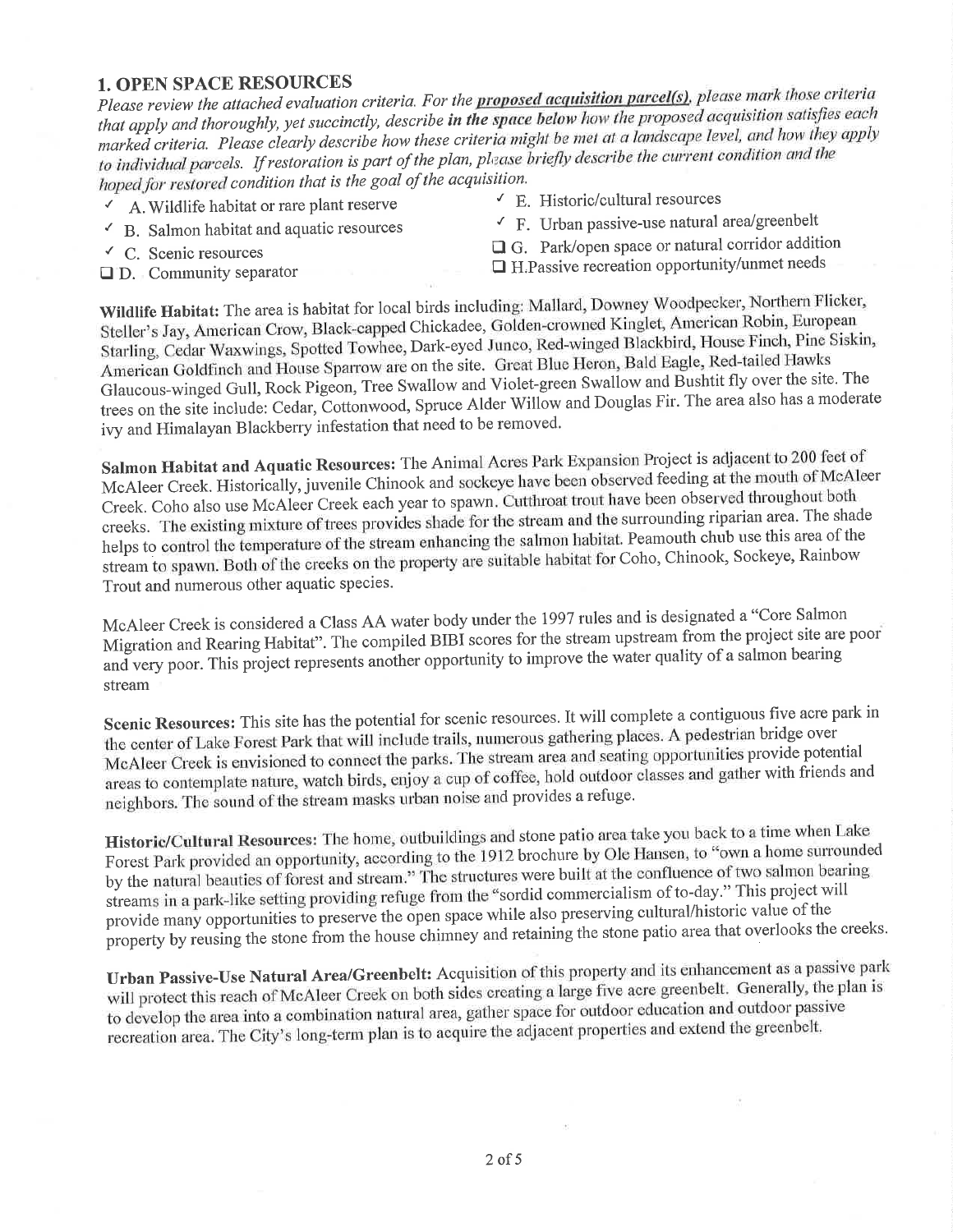#### 2. ADDITIONAL FACTORS

For the **proposed acquisition parcel(s)**, please mark all criteria that apply and thoroughly, yet succinctly, describe in the space below how the proposed acquisition satisfies each marked criteria.

- A. Educational/interpretive opportunity √
- B. Threat of loss of open space resources √
- C. Ownership complexity/willing seller(s)/ownership interest proposed
- D. Partnerships Describe any public or private partnerships that will enhance this project √
- $\checkmark$  E. Is the property identified in an adopted park, open space, comprehensive, or community plan?
- F. Transferable Development Credits (TDC) participation

Educational/Interpretive Opportunity: This site offers a variety of education opportunities based not only on its proximity to two salmon bearing creeks but also based on its immediate proximity to Brookside Elementary School. There are opportunities to demonstrate native landscaping and riparian/creek enhancement. There will also be opportunities for the nearby students to visit the park regularly to view the creek and hold outdoor classes beneath the healthy canopy of fir trees and rhododendrons.

Threat of loss of open space resources: This site is an invaluable open space resource in an amazing location. The property is large enough for 3-4 homes. Development of this property for residential use would certainly harm the salmon bearing creeks and sensitive areas and would eliminate this property from the open space resource that it is now. If the property is not maintained as an open space it would be a great loss for the community, the nearby students and posterity.

Ownership Complexity/Willing Seller/Ownership Interest Proposed: The property was recently purchased by a Lake Forest Park resident that is well known in the area for land conservation. His intention in purchasing the property was to allow the City to organize funding to purchase the lot for sum equal to his costs. He has stated that he has no interest in profiting from the arrangement. The City is working with him to draft a memorandum of understanding outlining acquisition costs and schedule. He is interested in selling the lot as soon as possible to reduce his costs. He has already begun to demolish the structure on the property and has shown no interest in developing the lot for residential use if it can be retained and converted to a public open space use.

Partnerships: The City will work with the Lake Forest Park Stewardship Foundation, Adopt A Stream Foundation and the Lake Forest Park StreamKeepers to design an open space park that enhances the sensitive areas while also providing access to the creek for educational purposes. Preliminary meetings are underway.

Plan: The property is identified in the City's 100-yr Legacy Plan. One of the plans central focuses is integrating habitat and open space fragments along McAleer Creek into a contiguous greenway with trails and parks. This site provides a great opportunity to accomplish this goal.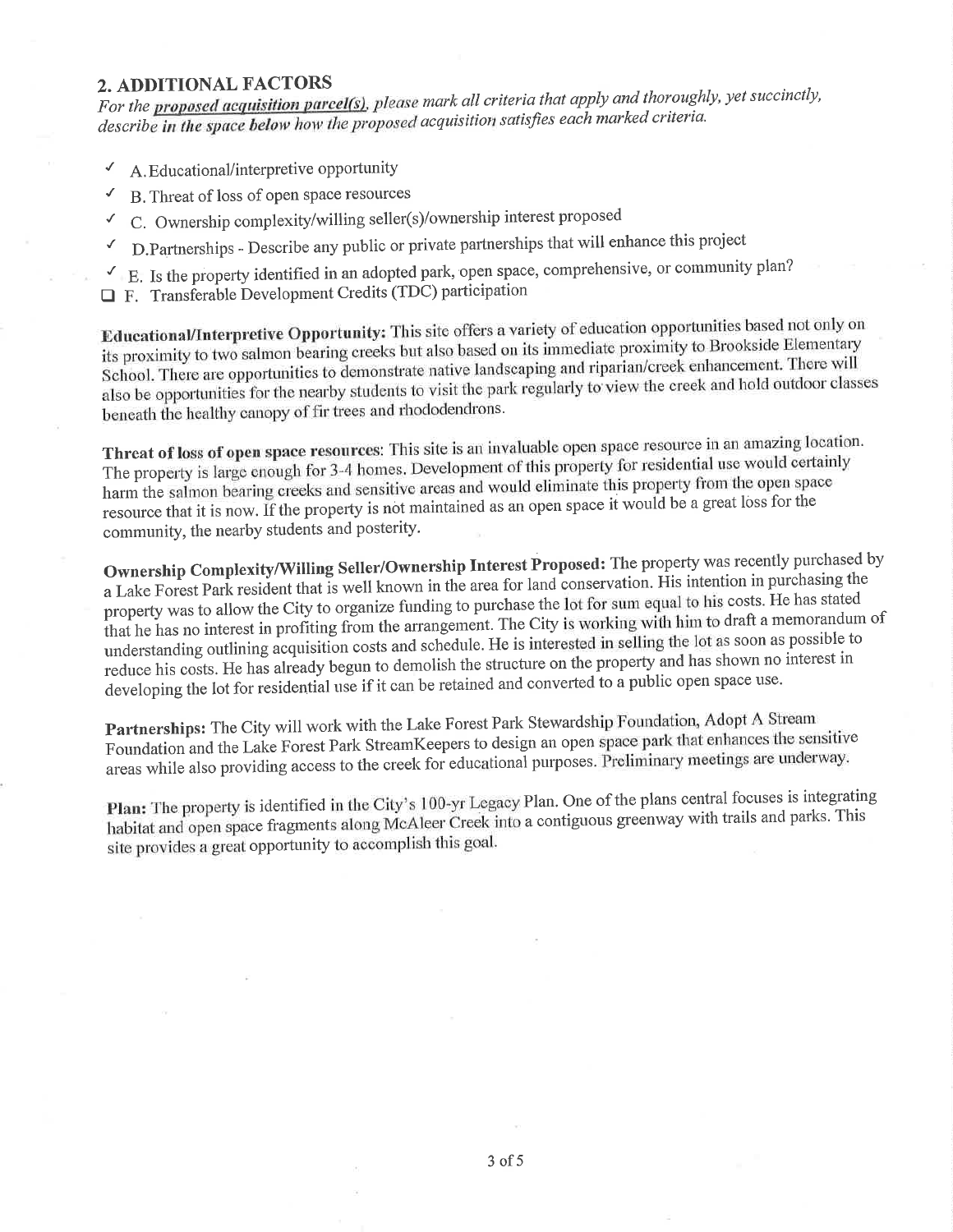### 3. STEWARDSHIP AND MAINTENANCE

How will the property be stewarded and maintained? Does the property lend itself to volunteer stewardship opportunities? How will ongoing stewardship and maintenance efforts be funded?

The property will become part of the City's inventory and as such will be maintained by the city. A high level of community participation in our parks including work parties, community planning and participation characterizes the City of Lake Forest Park. The City anticipates community involvement in the park to establish and maintain a sense of community ownership.

The City anticipates developing a master plan for the property. In the past citizens have worked with a consultant to develop a draft master plan for the property and present it to the City Council. We anticipate volunteer work parties to implement the parts of the master plan that can be done by citizen volunteers, members of the Lake Forest Park Stewardship Foundation, Lake Forest Park StreamKeepers and the Adopt A Stream Foundation.

#### **4. PROJECT BUDGET**

| <sup>1</sup> 1) TOTAL CFT APPLICATION AMOUNT <sup>a</sup> | CFT: \$305,000 |
|-----------------------------------------------------------|----------------|
| <sup>1</sup> 2) TOTAL PEL APPLICATION AMOUNT <sup>b</sup> | PEL:           |

<sup>a</sup>Allowable CFT acquisition costs (Ordinance 14714): The disbursement of funds shall be made only for capital project expenditures that include costs of acquiring real property, including interests in real property, and the following costs: the cost of related relocation of eligible occupants, cost of appraisal, cost of appraisal review, costs of title insurance, closing costs, pro rata real estate taxes, recording fees, compensating tax, hazardous waste substances reports, directly related staff costs and related legal and administrative costs, but shall not include the cost of preparing applications for conservation futures funds. <sup>b</sup>King County projects only, if applicable.

#### **Estimation of property value:**

Briefly note how land values have been estimated (i.e., appraisal, property tax assessment, asking price, letter of value or other means).

The property owner has stated that he is interested in recovering his costs including acquisition of the property, taxes, fees and costs for demolition and restoration. The purchase price was obtained from King County records and other costs are estimated based on prior projects (demolition and minor restoration). The City is prepared to conduct feasibility work, including an MAI appraisal and appraisal review, sensitive area delineations, etc. to determine fair market value of the property.

| <b>PROJECT COSTS</b>                                   | <b>ESTIMATED DOLLAR AMOUNT OR RANGE</b> |  |
|--------------------------------------------------------|-----------------------------------------|--|
| Total property interest value                          | \$540,000-\$570,000                     |  |
| Title and appraisal work                               | 15,000                                  |  |
| Closing, fees, taxes                                   | 5,000                                   |  |
| Relocation                                             |                                         |  |
| Hazardous waste reports                                | 5,000                                   |  |
| Directly related staff, administration and legal costs | \$15,000                                |  |
| Total Project Costs (CFT and other funds)              | \$580,000-\$610,000                     |  |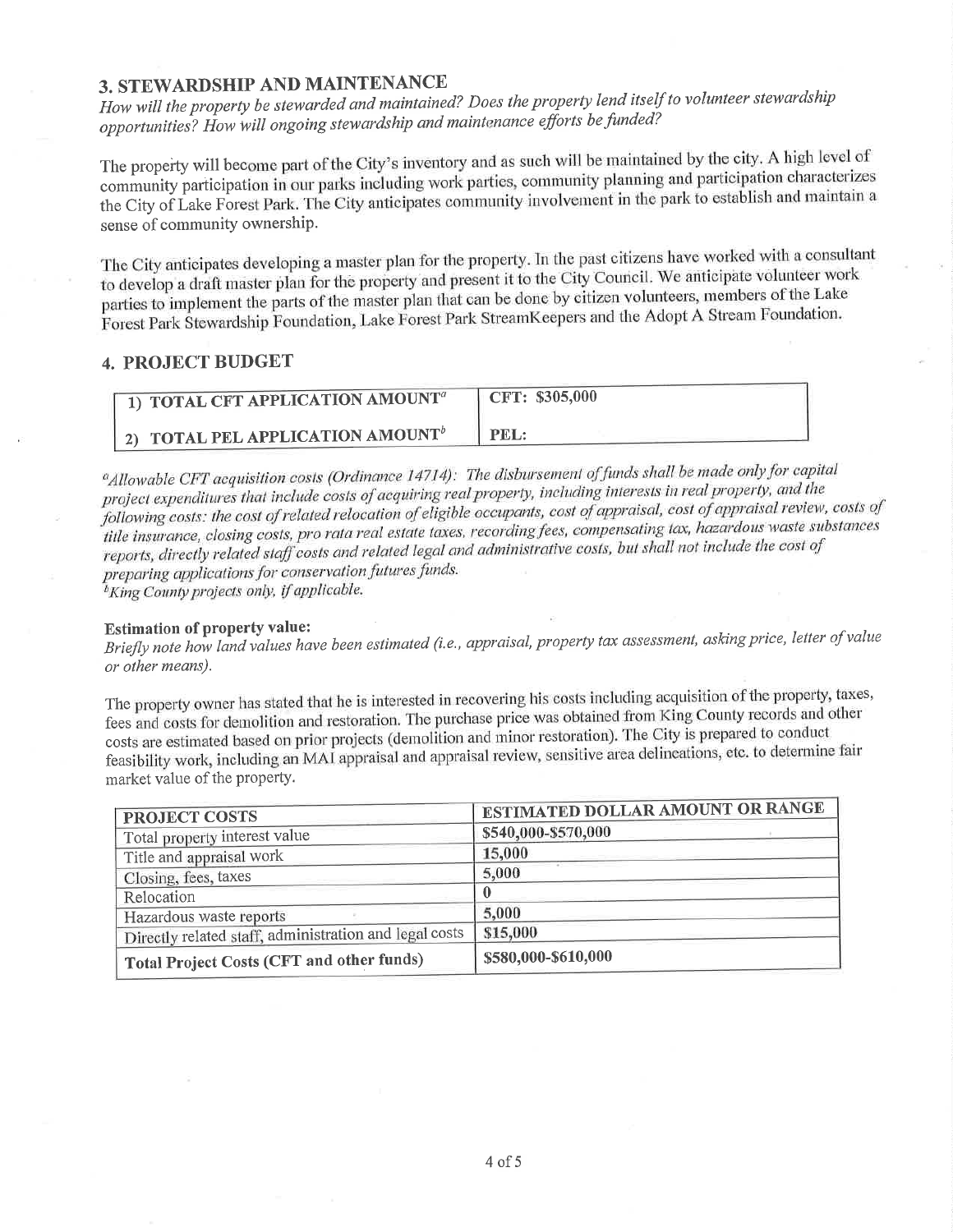| <b>MATCHING FUNDS: Existing Sources</b><br>(CFT can only provide a maximum of 50% of anticipated<br>project costs)<br>King Conservation District | <b>DATE</b><br>(Expended or Committed)<br>2013-15 | <b>DOLLAR AMOUNT</b><br>(Expended or Committed)<br>\$44,000 |
|--------------------------------------------------------------------------------------------------------------------------------------------------|---------------------------------------------------|-------------------------------------------------------------|
| Parks Levy                                                                                                                                       | 2014, 2015, 2016                                  | \$87,000                                                    |
| <b>Total CFT Funds Previously Received</b><br><b>This Project</b>                                                                                | no m                                              |                                                             |
| <b>Total Matching Funds and Past CFT Funds</b><br><b>Currently Identified</b>                                                                    | 22.000.00<br>--                                   | $\sim$                                                      |
| <b>Unidentified Remaining Match Need</b>                                                                                                         | $***$                                             | \$169,000                                                   |

# Unidentified remaining match need: What funds are anticipated and what is the time frame?

Please briefly discuss how the unidentified remaining match need above will be met. The City intends to apply for Recreation Conservation Office grant in 2016 for the remaining funding need and for park design/construction.

The City is also working with the owner to explore the options related to a bargain sale of the property. These conversations are preliminary at the time of this application although the property owner has shown interest.

City REET funds can also be made available by City Council action.

## 5. IN-KIND CONTRIBUTIONS FROM PARTNERSHIPS

| <b>Brief Activity Description</b>                                                                              | <b>Dollar Value of</b><br>In-kind<br>Contribution | <b>Status</b><br>(Completed<br>or Proposed) | <b>Activity Date Range</b><br>(Completion Date or Proposed Completion<br>Date)                                                            |
|----------------------------------------------------------------------------------------------------------------|---------------------------------------------------|---------------------------------------------|-------------------------------------------------------------------------------------------------------------------------------------------|
| StreamKeepers will test the<br>water quality and quantity<br>and do one BIBI testing for<br>macroinvertebrates | \$3,000                                           | Proposed                                    | After the site is secured the StreamKeepers<br>will test water for three years and provide a<br>baseline BIBI test for macroinvertebrates |
| Community work days                                                                                            | \$1,920                                           | Proposed                                    | The City of Lake Forest Park will organize at<br>least one community work day for planting<br>40 people for 3 hours @ \$16 per hour       |
| Stewardship Foundation                                                                                         | \$1,920                                           | Proposed                                    | Workdays with volunteers                                                                                                                  |
| <b>TOTAL</b>                                                                                                   | \$6,840                                           |                                             |                                                                                                                                           |

# 6. ATTACHED MAPS (*Two maps are now required: 1) site map and 2) general location map; you* may also include one additional map, aerial photo or site photo)

 $8\frac{1}{2}$  x 11" maps are preferred, but 11 x 17" is acceptable if folded and hole-punched for insertion into a three-ring binder.

Site Map that shows the following:

- Each parcel proposed for acquisition in yellow or distinct shading and an indication of any parcel proposed for less than fee simple acquisition, such as a conservation easement;
- Location of any proposed development to the site such as parking, trails or other facilities;
- Location of any proposed site restoration;
- Existing adjacent public (local, state or federal) parks or open spaces labeled and shown in dark green or distinct shading.

#### Location Map that shows the following:

- Other permanently protected open spaces (private, non-profit, institutional, etc.) shown in light green or distinct shading;
- · Major water courses such as creeks, rivers, lakes or wetlands;
- Major roads, arterial roads or regional trails.
- Map scale: This map should show approximately a ten-mile radius around the proposed acquisition(s).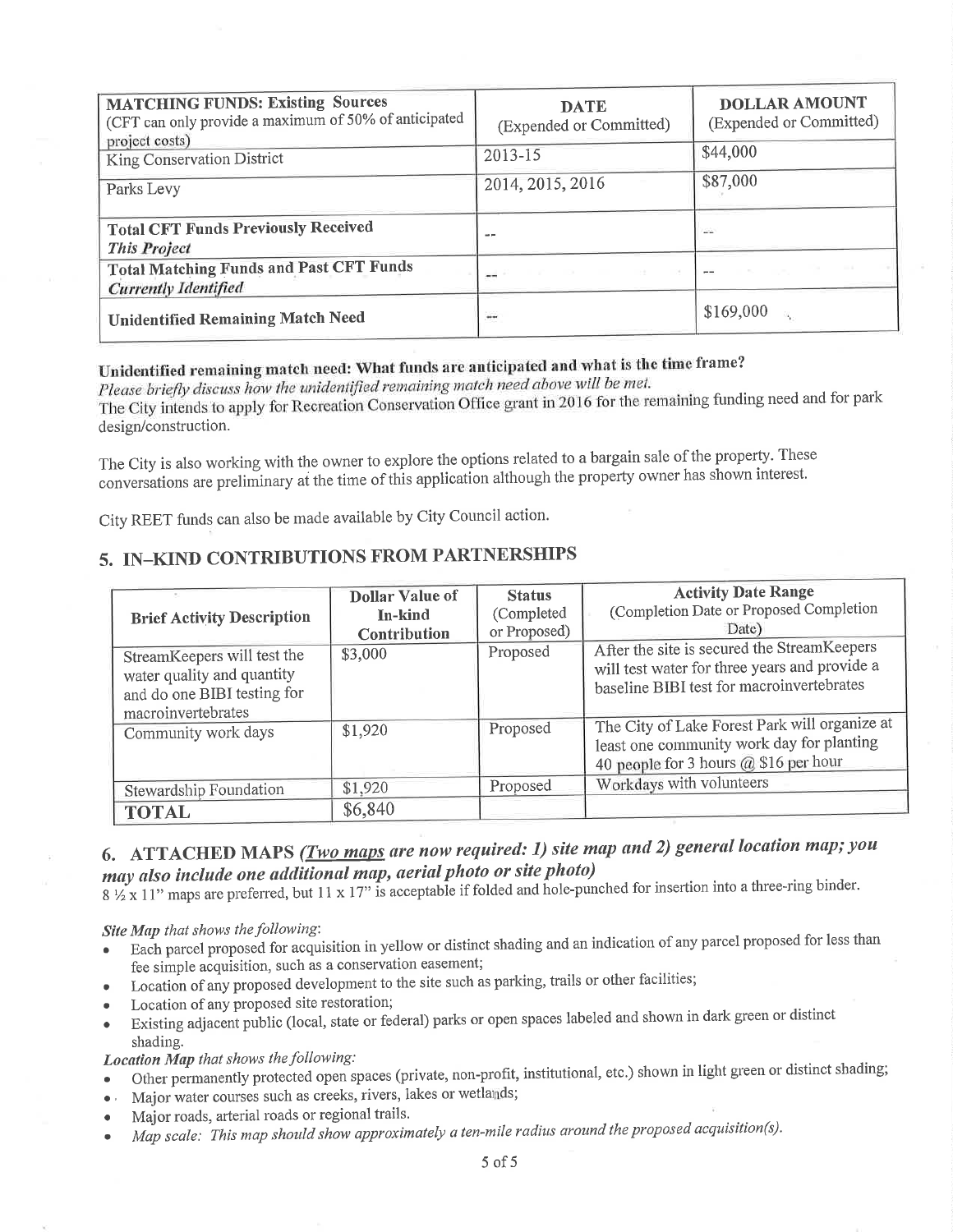